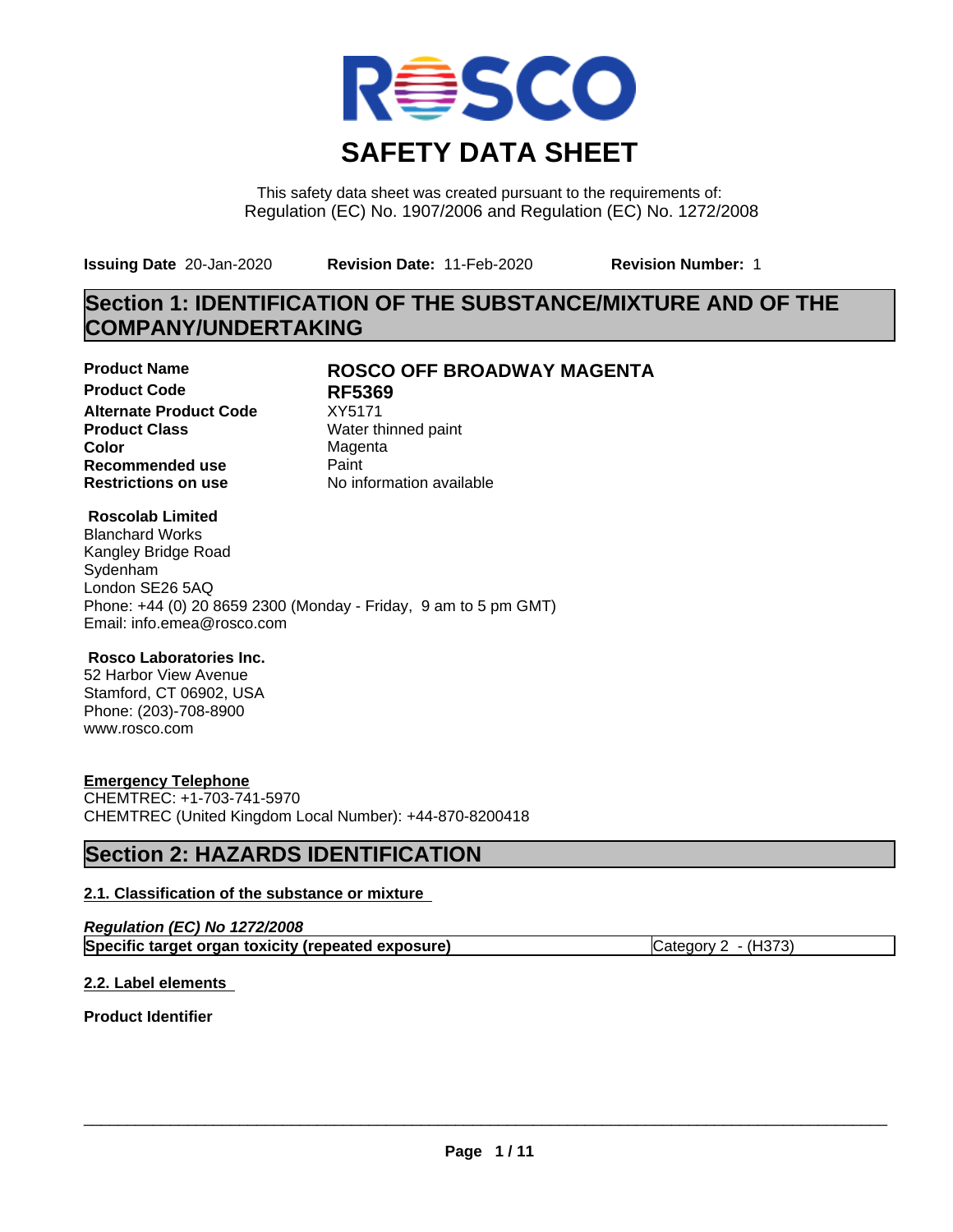

Contains Cristobalite **Signal word** Warning

### **Hazard statements**

H373 - May cause damage to organs through prolonged or repeated exposure

### **Precautionary Statements - EU (§28, 1272/2008)**

P101 - If medical advice is needed, have product container or label at hand

- P102 Keep out of reach of children
- P260 Do not breathe dust/fume/gas/mist/vapors/spray
- P314 Get medical advice/attention if you feel unwell
- P501 Dispose of contents/container to industrial incineration plant

### **2.3. Other hazards**

**General Hazards** No information available

## **Section 3: COMPOSITION/INFORMATION ON INGREDIENTS**

### **3.1 Substances**

Not applicable

### **3.2 Mixtures**

| <b>Chemical name</b>                                           | <b>EINECS/ELINCS No.</b> | <b>CAS No.</b> | Weight-%      | <b>Classification</b><br>according to<br><b>Regulation (EC) No.</b><br>1272/2008 [CLP] | <b>REACH registration</b><br>number |
|----------------------------------------------------------------|--------------------------|----------------|---------------|----------------------------------------------------------------------------------------|-------------------------------------|
| Cristobalite                                                   | 238-455-4                | 14464-46-1     | $>= 5 - 10$   | STOT RE 1 (H372)                                                                       | Not available                       |
| Diatomaceous silica,<br>flux-calcined                          | 272-489-0                | 68855-54-9     | $>= 1 - 5$    | STOT RE 2 (H373)                                                                       | Not available                       |
| Titanium dioxide                                               | 236-675-5                | 13463-67-7     | $>= 1 - 5$    | Not available                                                                          | 101-2119489379-17-01<br>68          |
| Propylene glycol                                               | 200-338-0                | $57 - 55 - 6$  | $>=1 - 5$     | Not available                                                                          | 01-2119456809-23-02<br>24           |
| Aluminum oxide                                                 | 215-691-6                | 1344-28-1      | $>=0.3 - 0.5$ | Not available                                                                          | Not available                       |
| Distillates, petroleum,<br>solvent-refined heavy<br>paraffinic | 265-090-8                | 64741-88-4     | $>=0.1 - 0.3$ | Repr. 2 (H361)<br>STOT RE 1 (H372)<br>Asp. Tox 1 (H304)                                | Not available                       |

*Full text of H- and EUH-phrases: see section 16*

# **Section 4: FIRST AID MEASURES**

**4.1. Description of first aid measures**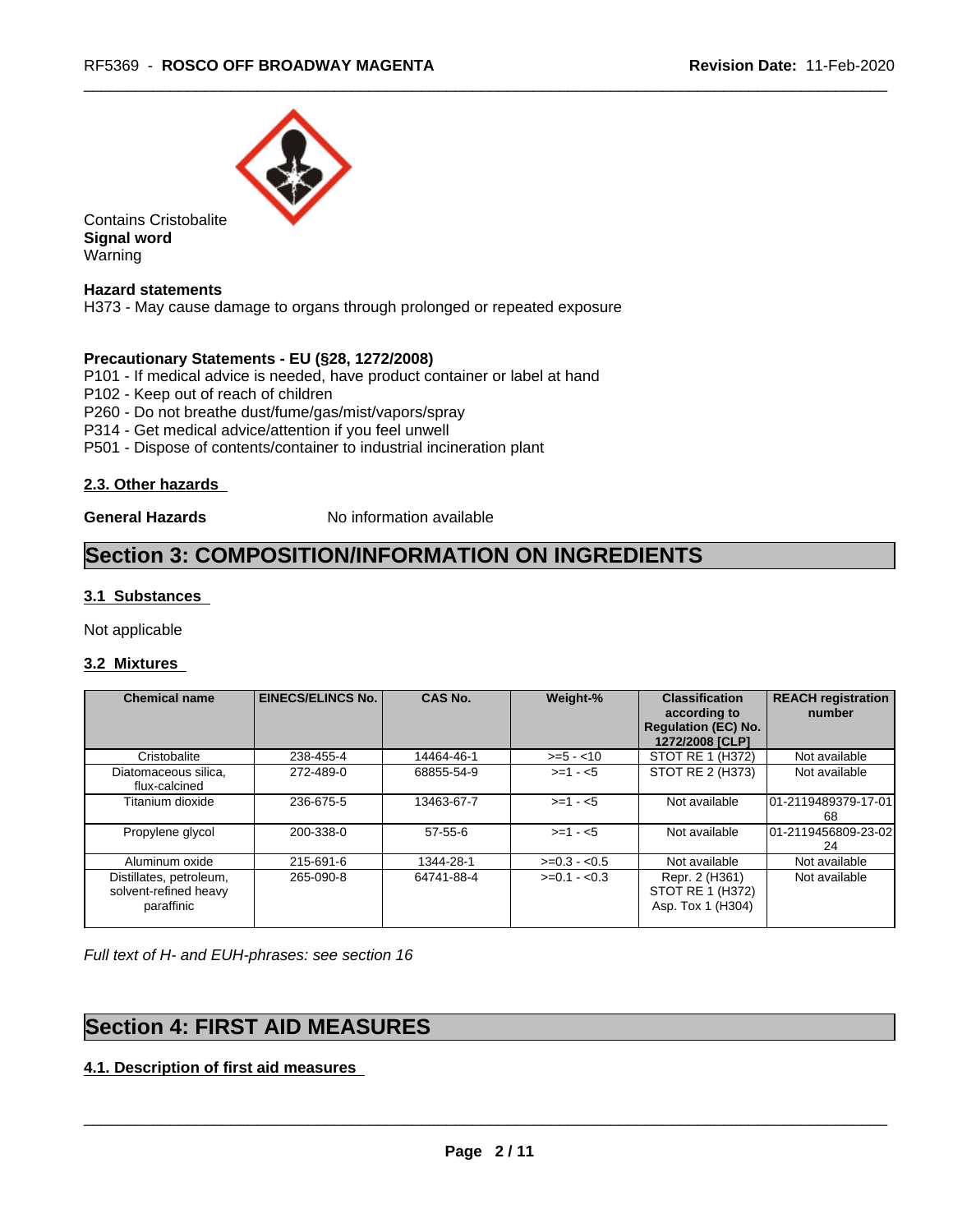| <b>Description of first aid measures</b> |                                                                                                          |
|------------------------------------------|----------------------------------------------------------------------------------------------------------|
| <b>General Advice</b>                    | No hazards which require special first aid measures.                                                     |
| <b>Eye Contact</b>                       | Rinse thoroughly with plenty of water for at least 15<br>minutes and consult a physician.                |
| <b>Skin Contact</b>                      | Wash off immediately with soap and plenty of water while<br>removing all contaminated clothes and shoes. |
| <b>Inhalation</b>                        | Move to fresh air. If symptoms persist, call a physician.                                                |
| Ingestion                                | Clean mouth with water and afterwards drink plenty of<br>water. Consult a physician if necessary.        |

### **4.2. Most important symptoms and effects, both acute and delayed**

| None known. |
|-------------|
|             |

**4.3. Indication of any immediate medical attention and special treatment needed** 

**Notes To Physician** Motes **To Physician** Treat symptomatically.

# **Section 5: FIRE FIGHTING MEASURES**

| 5.1. Extinguishing media |  |
|--------------------------|--|
|                          |  |

| <b>Suitable Extinguishing Media</b>                        | Use extinguishing measures that are appropriate to local<br>circumstances and the surrounding environment. |
|------------------------------------------------------------|------------------------------------------------------------------------------------------------------------|
| <b>Unsuitable Extinguishing Media</b>                      | No information available.                                                                                  |
| 5.2. Special hazards arising from the substance or mixture |                                                                                                            |
| <b>Specific Hazards Arising From The Chemical</b>          | Closed containers may rupture if exposed to fire or<br>extreme heat.                                       |
| Sensitivity to static discharge                            | No.                                                                                                        |
| Sensitivity to mechanical impact                           | No.                                                                                                        |
| 5.3. Advice for firefighters                               |                                                                                                            |
|                                                            |                                                                                                            |

**Protective equipment and precautions for firefighters** Wear self-contained breathing apparatus and protective suit.

# **Section 6: ACCIDENTAL RELEASE MEASURES**

### **6.1. Personal precautions, protective equipment and emergency procedures**

**Personal Precautions Precautions** Avoid contact with skin, eyes and clothing. Ensure adequate ventilation.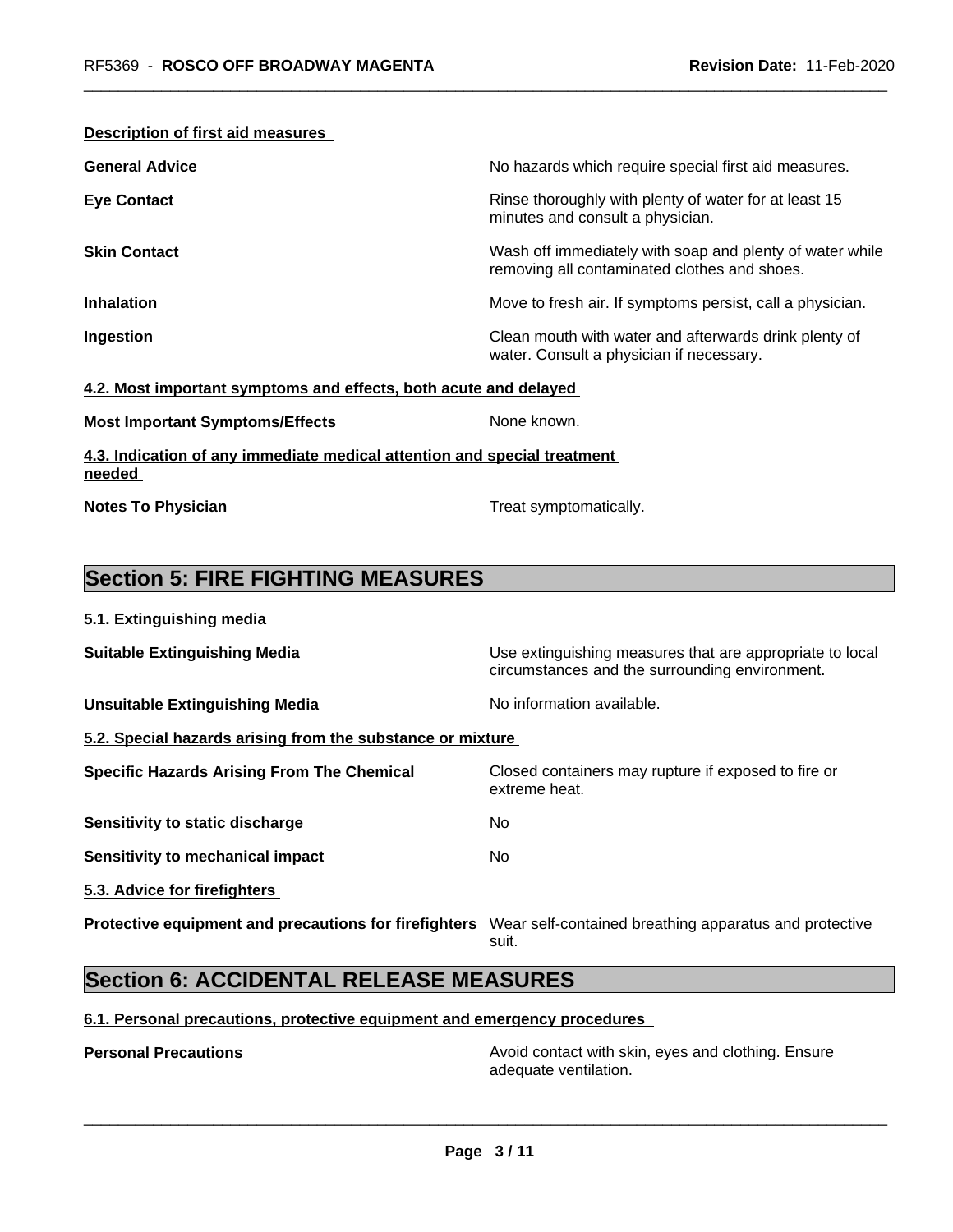| <b>Other Information</b>                                          | Observe all relevant local and international regulations.                                                                                                                        |
|-------------------------------------------------------------------|----------------------------------------------------------------------------------------------------------------------------------------------------------------------------------|
| <b>6.2. Environmental precautions</b>                             |                                                                                                                                                                                  |
| <b>Environmental precautions</b>                                  | Prevent spreading of vapors through sewers, ventilation<br>systems and confined areas.                                                                                           |
| 6.3. Methods and material for containment and cleaning up         |                                                                                                                                                                                  |
| <b>Methods for Containment</b>                                    | Absorb with inert material and place in suitable container<br>for disposal.                                                                                                      |
| <b>Methods for Cleaning Up</b>                                    | Clean contaminated surface thoroughly.                                                                                                                                           |
| 6.4. Reference to other sections                                  |                                                                                                                                                                                  |
| <b>Other information</b>                                          | See Section 12 for additional information.                                                                                                                                       |
| <b>Section 7: HANDLING AND STORAGE</b>                            |                                                                                                                                                                                  |
| 7.1. Precautions for safe handling                                |                                                                                                                                                                                  |
| <b>Handling</b>                                                   | Avoid contact with skin, eyes and clothing. Avoid breathing<br>vapors, spray mists or sanding dust. In case of insufficient<br>ventilation, wear suitable respiratory equipment. |
| <b>Hygiene Measures</b>                                           | Wash thoroughly after handling.                                                                                                                                                  |
| 7.2. Conditions for safe storage, including any incompatibilities |                                                                                                                                                                                  |
| <b>Storage</b>                                                    | Keep container tightly closed. Keep out of the reach of<br>children.                                                                                                             |
| 7.3. Specific end use(s)                                          |                                                                                                                                                                                  |
| <b>Specific Uses</b>                                              | Architectural coating. Apply as directed. Refer to product<br>label / literature for specific instructions.                                                                      |
| <b>Risk Management Methods (RMM)</b>                              | Not Applicable.                                                                                                                                                                  |
| <b>Section 8: EXPOSURE CONTROLS/PERSONAL PROTECTION</b>           |                                                                                                                                                                                  |
|                                                                   |                                                                                                                                                                                  |

## **8.1. Control parameters**

| <b>Chemical name</b> | <b>European Union</b>     | <b>Belgium</b>                | <b>Bulgaria</b>               | <b>Cyprus</b> | <b>France</b>                 | Ireland                    |
|----------------------|---------------------------|-------------------------------|-------------------------------|---------------|-------------------------------|----------------------------|
| Cristobalite         | TWA: $0.1 \text{ mg/m}^3$ | TWA: $0.05$ mg/m <sup>3</sup> | TWA: $0.07$ mg/m <sup>3</sup> |               | TWA: $0.05$ mg/m <sup>3</sup> | TWA: $0.1 \text{ mg/m}^3$  |
| 14464-46-1           |                           |                               |                               |               |                               | STEL: $0.3 \text{ mg/m}^3$ |
| Diatomaceous silica, |                           |                               |                               |               | $\sim$                        | TWA: $1.2 \text{ mg/m}^3$  |
| flux-calcined        |                           |                               |                               |               |                               | STEL: $3.6 \text{ mg/m}^3$ |
| 68855-54-9           |                           |                               |                               |               |                               |                            |
| Titanium dioxide     |                           | TWA: $10 \text{ mg/m}^3$      | TWA: $10.0$ mg/m <sup>3</sup> |               | TWA: $10 \text{ mg/m}^3$      | TWA: $10 \text{ mg/m}^3$   |
| 13463-67-7           |                           |                               | TWA: $1.0 \text{ mg/m}^3$     |               |                               | TWA: 4 mg/m $3$            |
|                      |                           |                               |                               |               |                               | STEL: $30 \text{ mg/m}^3$  |
|                      |                           |                               |                               |               |                               | STEL: $12 \text{ mg/m}^3$  |
| Propylene glycol     |                           |                               |                               |               |                               | TWA: $10 \text{ mg/m}^3$   |
| $57 - 55 - 6$        |                           |                               |                               |               |                               | TWA: 150 ppm               |
|                      |                           |                               |                               |               |                               | TWA: $470 \text{ mg/m}^3$  |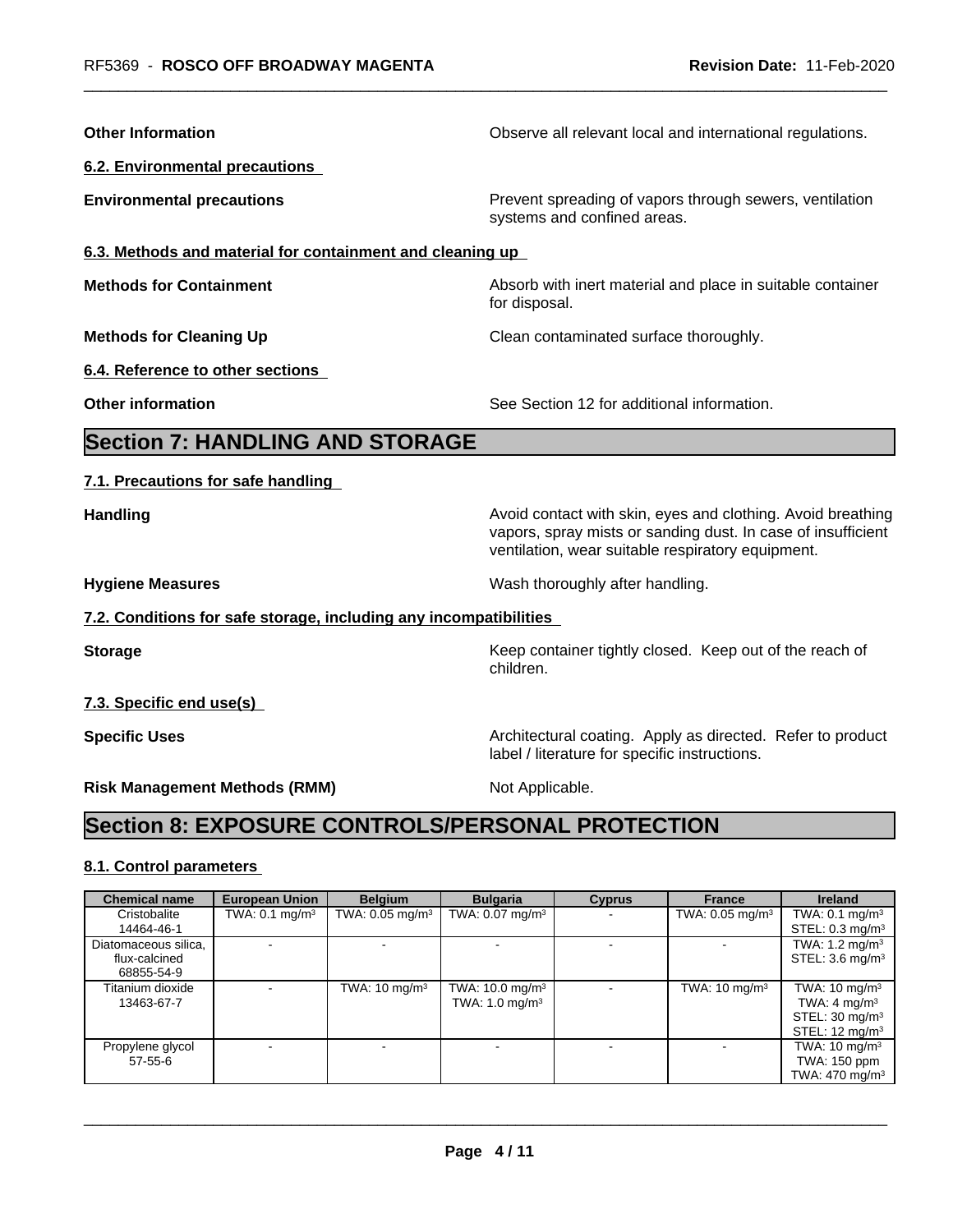### \_\_\_\_\_\_\_\_\_\_\_\_\_\_\_\_\_\_\_\_\_\_\_\_\_\_\_\_\_\_\_\_\_\_\_\_\_\_\_\_\_\_\_\_\_\_\_\_\_\_\_\_\_\_\_\_\_\_\_\_\_\_\_\_\_\_\_\_\_\_\_\_\_\_\_\_\_\_\_\_\_\_\_\_\_\_\_\_\_\_\_\_\_ RF5369 - **ROSCO OFF BROADWAY MAGENTA Revision Date:** 11-Feb-2020

|                                                     |                                |                                                      |  |                                                                                                              |                                |  |                                |                             | STEL: 1410 mg/m <sup>3</sup><br>STEL: 30 mg/m <sup>3</sup><br>STEL: 450 ppm                                                                                       |                |        |
|-----------------------------------------------------|--------------------------------|------------------------------------------------------|--|--------------------------------------------------------------------------------------------------------------|--------------------------------|--|--------------------------------|-----------------------------|-------------------------------------------------------------------------------------------------------------------------------------------------------------------|----------------|--------|
| <b>Chemical name</b>                                | Germany                        | Greece                                               |  | <b>Hungary</b>                                                                                               |                                |  | <b>Iceland</b>                 | Italy                       | Latvia                                                                                                                                                            |                |        |
| Cristobalite<br>14464-46-1                          |                                |                                                      |  |                                                                                                              | TWA: 0.15 mg/m <sup>3</sup>    |  |                                |                             | $0.15$ mg/m <sup>3</sup> TWA<br>$0.05$ mg/m <sup>3</sup> TWA                                                                                                      |                |        |
| Diatomaceous silica.<br>flux-calcined<br>68855-54-9 | TWA: $0.3$ mg/m <sup>3</sup>   | $\sim$                                               |  | $\sim$                                                                                                       |                                |  |                                |                             | 1.5 mg/m $3$ TWA                                                                                                                                                  | $\blacksquare$ | $\sim$ |
| Titanium dioxide<br>13463-67-7                      |                                | TWA: 10 mg/m <sup>3</sup><br>TWA: $5 \text{ mg/m}^3$ |  |                                                                                                              |                                |  | 6 mg/m <sup>3</sup> TWA        |                             | TWA: $10 \text{ mg/m}^3$                                                                                                                                          |                |        |
| Propylene glycol<br>$57 - 55 - 6$                   |                                |                                                      |  | $\sim$                                                                                                       |                                |  |                                | $\blacksquare$              | TWA: $7 \text{ mg/m}^3$                                                                                                                                           |                |        |
| <b>Chemical name</b>                                | Lithuania                      | <b>Netherlands</b>                                   |  | <b>Poland</b>                                                                                                | Romania                        |  | <b>Spain</b>                   | <b>Sweden</b>               | <b>United</b><br>Kingdom                                                                                                                                          |                |        |
| Cristobalite<br>14464-46-1                          | TWA: 0.05<br>mg/m <sup>3</sup> | TWA: 0.075<br>mg/m <sup>3</sup>                      |  | TWA: $0.1$ mg/m <sup>3</sup>                                                                                 | TWA: 0.05<br>mg/m <sup>3</sup> |  | TWA: 0.05<br>mg/m <sup>3</sup> | TLV: 0.05 mg/m <sup>3</sup> | $\overline{\text{TWA}}$ : 0.1 mg/m <sup>3</sup>                                                                                                                   |                |        |
| Diatomaceous silica.<br>flux-calcined<br>68855-54-9 |                                |                                                      |  | TWA: $2 \text{ mg/m}^3$<br>TWA: 1 $mg/m3$                                                                    |                                |  |                                |                             |                                                                                                                                                                   |                |        |
| Titanium dioxide<br>13463-67-7                      | TWA: $5 \text{ mg/m}^3$        |                                                      |  | STEL: 30 mg/m <sup>3</sup> TWA: 10 mg/m <sup>3</sup><br>TWA: 10 mg/m <sup>3</sup> STEL: 15 mg/m <sup>3</sup> |                                |  | TWA: 10 mg/m <sup>3</sup>      | TLV: $5 \text{ mg/m}^3$     | TWA: $10 \text{ mg/m}^3$<br>TWA: $4 \text{ mg/m}^3$<br>STEL: 30 mg/m <sup>3</sup><br>STEL: 12 mg/m <sup>3</sup>                                                   |                |        |
| Propylene glycol<br>$57 - 55 - 6$                   | TWA: $7 \text{ mg/m}^3$        |                                                      |  | TWA: 100 mg/m <sup>3</sup>                                                                                   |                                |  |                                |                             | TWA: 150 ppm<br>TWA: $474$ mg/m <sup>3</sup><br>TWA: $10 \text{ mg/m}^3$<br>STEL: 450 ppm<br><b>STEL: 1422</b><br>mq/m <sup>3</sup><br>STEL: 30 mg/m <sup>3</sup> |                |        |

### **8.2. Exposure controls**

**Occupational exposure controls**

**Personal Protective Equipment**

**Engineering Measures Engineering Measures Engineering Measures Ensure adequate ventilation, especially in confined areas.** 

**Respiratory Protection In case of insufficient ventilation wear suitable respiratory** equipment.

**Eye Protection** Safety glasses with side-shields.

**Skin Protection Skin Protection Lightweight protective clothing.** 

Hand protection **Impervious** gloves.

**Hygiene Measures Avoid contact with skin, eyes and clothing. Remove and Hygiene Measures** and clothing. Remove and wash contaminated clothing before re-use. Wash thoroughly after handling.

# **Section 9: PHYSICAL AND CHEMICAL PROPERTIES**

### **9.1. Information on basic physical and chemical properties**

**Appearance** liquid **and a limitation of the contract of the contract of the contract of the contract of the contract of the contract of the contract of the contract of the contract of the contract of the contract of the c Odor**<br> **Odor Threshold**<br> **Odor Threshold**<br> **Odor Threshold**<br> **Odor Threshold** 

**No information available**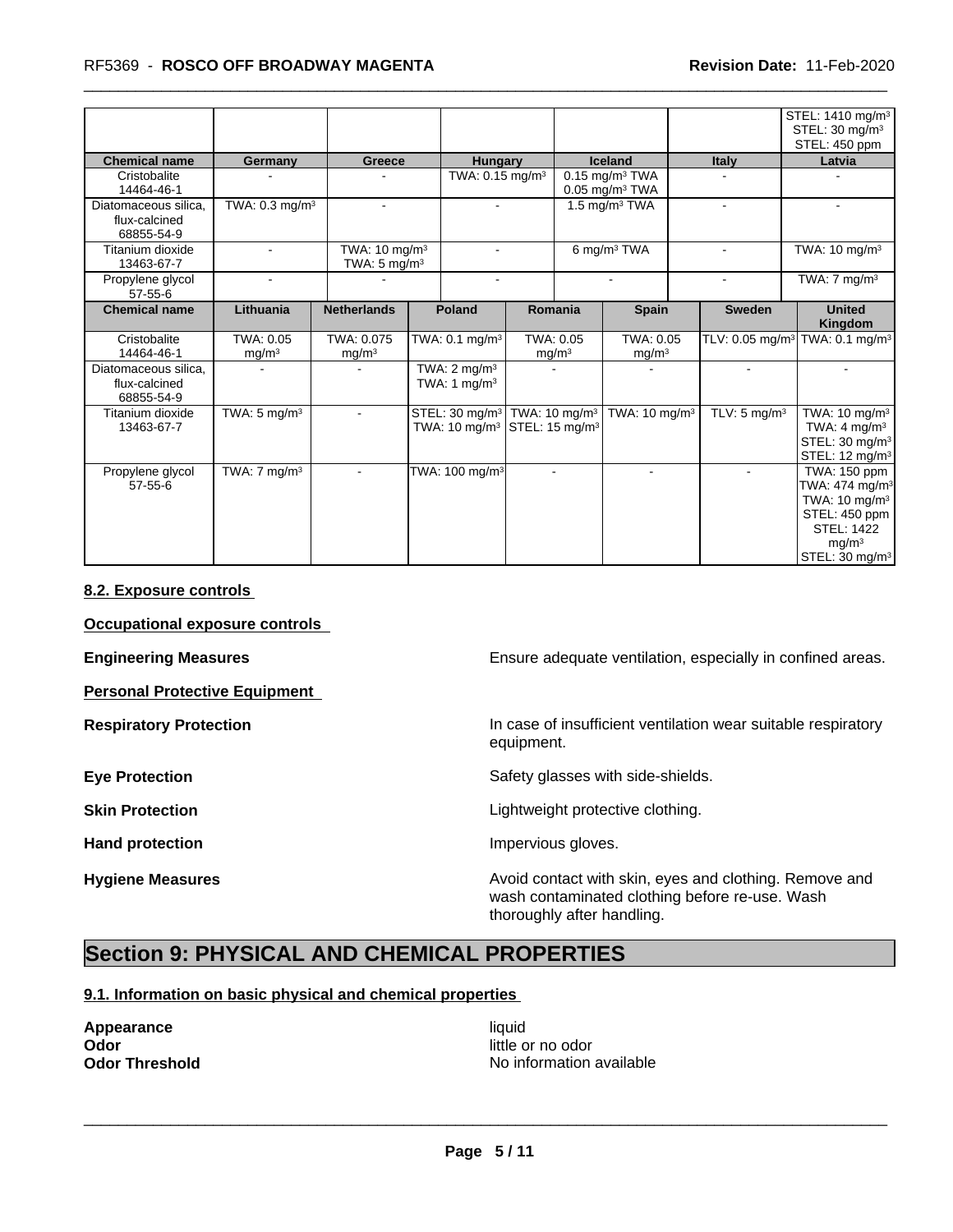| <b>Property</b>                      | <b>Values</b>            | <b>Remarks/ Method</b> |
|--------------------------------------|--------------------------|------------------------|
| Density (g/L)                        | 1174 - 1222              | None known             |
| <b>Relative Density</b>              | $1.17 - 1.22$            |                        |
| рH                                   | No information available | None known             |
| <b>Viscosity (cps)</b>               | No information available | None known             |
| Solubility(ies)                      | No information available | None known             |
| <b>Water solubility</b>              | No information available | None known             |
| <b>Evaporation Rate</b>              | No information available | None known             |
| Vapor pressure                       | No information available | None known             |
| Vapor density                        | No information available | None known             |
| Wt. % Solids                         | $35 - 45$                | None known             |
| Vol. % Solids                        | $20 - 30$                | None known             |
| Wt. % Volatiles                      | $55 - 65$                | None known             |
| <b>Vol. % Volatiles</b>              | 70 - 80                  | None known             |
| <b>Boiling Point (°C)</b>            | 100                      | None known             |
| <b>Freezing Point (°C)</b>           | $\Omega$                 | None known             |
| Melting Point (°C)                   | No information available | None known             |
| <b>Pour Point</b>                    | No information available | None known             |
| Flash Point (°C)                     | Not applicable           | None known             |
| <b>Flammability (solid, gas)</b>     | No information available | None known             |
| <b>Upper flammability limit:</b>     | No information available | None known             |
| Lower flammability limit:            | No information available | None known             |
| <b>Autoignition Temperature (°C)</b> | No information available | None known             |
| Decomposition Temperature (°C)       | No information available | None known             |
| <b>Partition coefficient</b>         | No information available | None known             |
| <b>Explosive properties</b>          | No information available | None known             |
| <b>Oxidizing Properties</b>          | No information available | None known             |
|                                      |                          |                        |

| <b>Values</b>            | <b>Remarks/ Method</b> |
|--------------------------|------------------------|
| 1174 - 1222              | None known             |
| $1.17 - 1.22$            |                        |
| No information available | None known             |
| No information available | None known             |
| No information available | None known             |
| No information available | None known             |
| No information available | None known             |
| No information available | None known             |
| No information available | None known             |
| 35 - 45                  | None known             |
| 20 - 30                  | None known             |
| 55 - 65                  | None known             |
| 70 - 80                  | None known             |
| 100                      | None known             |
| 0                        | None known             |
| No information available | None known             |
| No information available | None known             |
| Not applicable           | None known             |
| No information available | None known             |
| No information available | None known             |
| No information available | None known             |
| No information available | None known             |
| No information available | None known             |
| No information available | None known             |
| No information available | None known             |
| No information available | None known             |

# **Section 10: STABILITY AND REACTIVITY**

| 10.1. Reactivity<br><b>Reactivity</b>     | Not Applicable.                          |
|-------------------------------------------|------------------------------------------|
| 10.2. Chemical stability                  |                                          |
| <b>Chemical Stability</b>                 | Stable under normal conditions.          |
| 10.3. Possibility of hazardous reactions  |                                          |
| <b>Possibility of hazardous reactions</b> | None under normal conditions of use.     |
| 10.4. Conditions to avoid                 |                                          |
| <b>Conditions to avoid</b>                | Prevent from freezing.                   |
| 10.5. Incompatible materials              |                                          |
| <b>Incompatible Materials</b>             | No materials to be especially mentioned. |
| 10.6. Hazardous decomposition products    |                                          |
| <b>Hazardous Decomposition Products</b>   | None under normal conditions of use.     |

# **Section 11: TOXICOLOGICAL INFORMATION**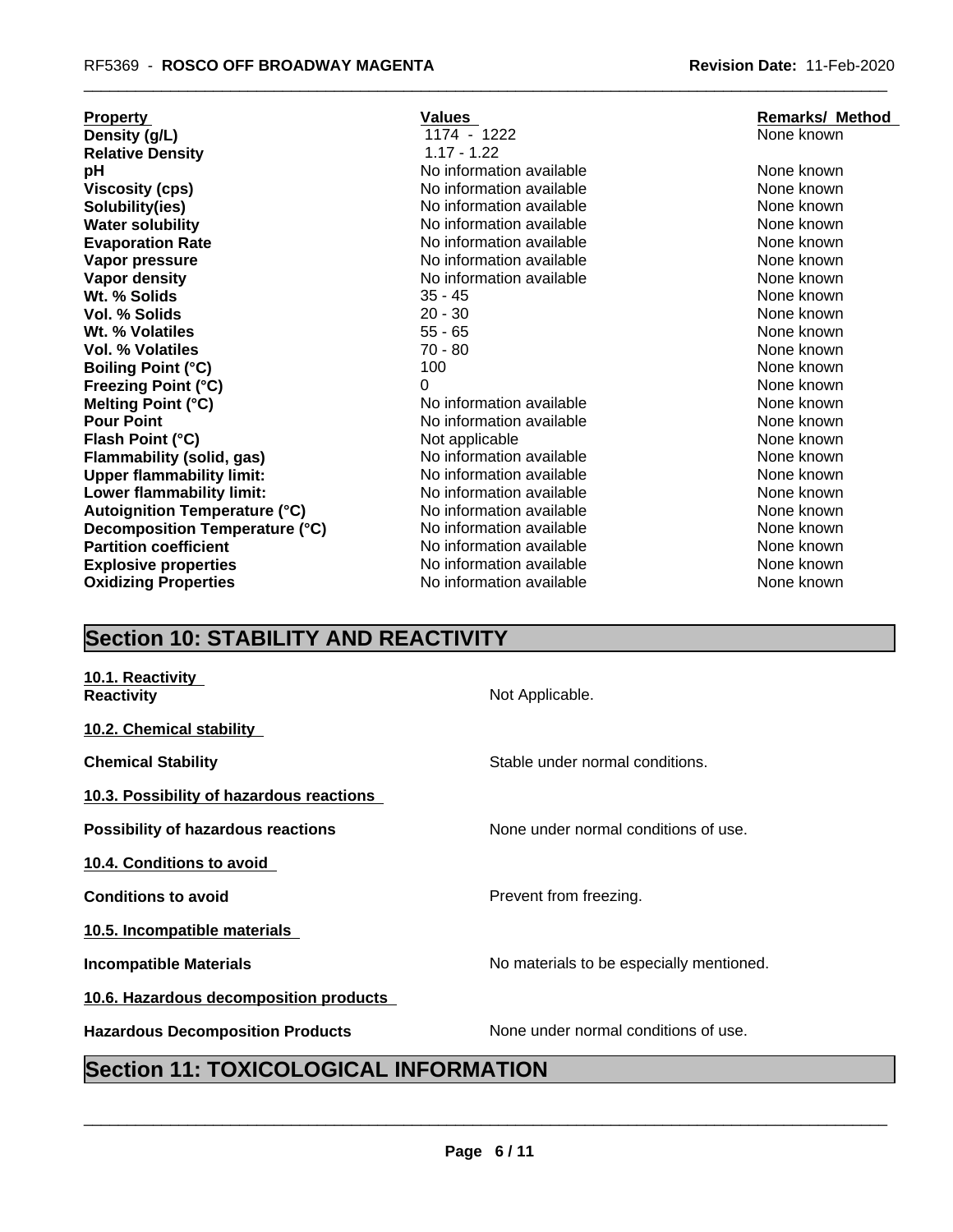### **11.1. Information on toxicological effects**

### **Product Information**

| <b>Inhalation</b>     | There is no data available for this product. |
|-----------------------|----------------------------------------------|
| Eye contact           | There is no data available for this product. |
| <b>Skin contact</b>   | There is no data available for this product. |
| Ingestion             | There is no data available for this product. |
| <b>Acute Toxicity</b> |                                              |

### **Component Information**

| <b>Chemical name</b>                                                      | Oral LD50             | <b>Dermal LD50</b>       | <b>Inhalation LC50</b>               |
|---------------------------------------------------------------------------|-----------------------|--------------------------|--------------------------------------|
| Titanium dioxide<br>13463-67-7                                            | $> 10000$ mg/kg (Rat) |                          |                                      |
| Propylene glycol<br>$57-55-6$                                             | $= 20$ g/kg (Rat)     | $= 20800$ mg/kg (Rabbit) |                                      |
| Aluminum oxide<br>1344-28-1                                               | $>$ 5000 mg/kg (Rat)  |                          |                                      |
| Distillates, petroleum,<br>solvent-refined heavy paraffinic<br>64741-88-4 | $>$ 5000 mg/kg (Rat)  | $>$ 2000 mg/kg (Rabbit)  | $> 5530$ mg/m <sup>3</sup> (Rat) 4 h |

| <b>Skin corrosion/irritation</b> | No information available.     |
|----------------------------------|-------------------------------|
| Eye damage/irritation            | No information available.     |
| <b>Sensitization</b>             | No sensitizing effects known. |
| <b>Mutagenic Effects</b>         | No information available.     |

### **Carcinogenic effects**

The table below indicates whether each agency has listed any ingredient as a carcinogen.

| Chemical name    | <b>European Union</b> | <b>IARC</b>                    |
|------------------|-----------------------|--------------------------------|
| Cristobalite     |                       | l - Human Carcinogen           |
| 14464-46-1       |                       |                                |
| Titanium dioxide |                       | 2B - Possible Human Carcinogen |
| 13463-67-7       |                       |                                |

• Crystalline Silica has been determined to be carcinogenic to humans by IARC (1) when in respirable form. Risk of cancer depends on duration and level of inhalation exposure to spray mist or dust from sanding the dried paint.• Although IARC has classified titanium dioxide as possibly carcinogenic to humans (2B), their summary concludes: "No significant exposure to titanium dioxide is thought to occur during the use of products in which titanium dioxide is bound to other materials, such as paint."

### **Legend**

IARC - International Agency for Research on Cancer

**Reproductive Effects No information available.**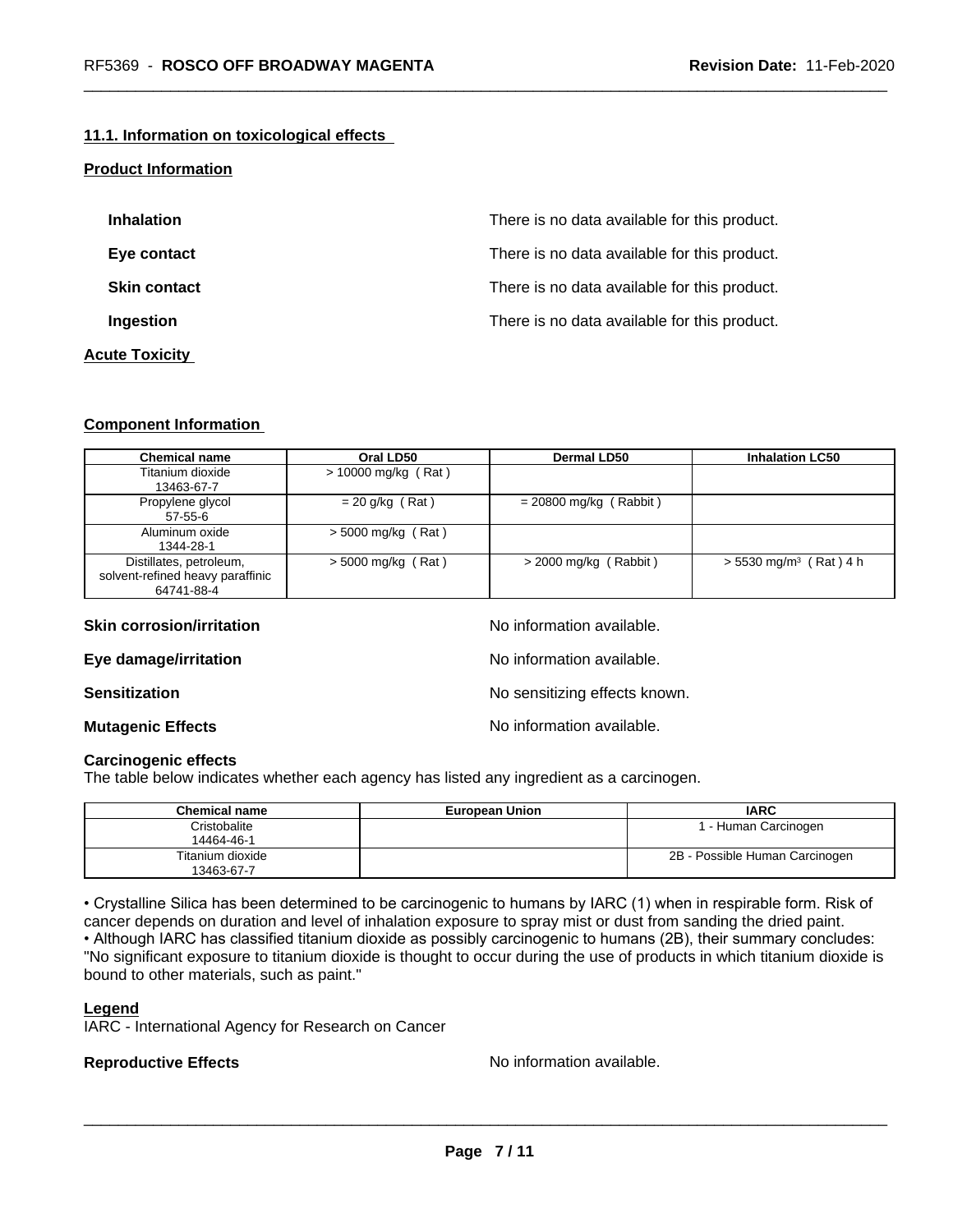| <b>Developmental Effects</b>    | No information available.                                                     |
|---------------------------------|-------------------------------------------------------------------------------|
| <b>STOT - single exposure</b>   | No information available.                                                     |
| <b>STOT - repeated exposure</b> | Causes damage to organs through prolonged or repeated<br>exposure if inhaled. |
| <b>Neurological Effects</b>     | No information available.                                                     |
| <b>Target organ effects</b>     | No information available.                                                     |
| <b>Symptoms</b>                 | No information available.                                                     |
| <b>Aspiration Hazard</b>        | No information available.                                                     |

# **Section 12: ECOLOGICAL INFORMATION**

### **12.1. Toxicity**

The environmental impact of this product has not been fully investigated

| <b>Chemical name</b>             | Algae/aquatic plants             | Fish                             | <b>Crustacea</b>              |
|----------------------------------|----------------------------------|----------------------------------|-------------------------------|
| Propylene glycol                 | EC50: =19000mg/L (96h,           | LC50 41 - 47 mL/L Oncorhynchus   | $EC50 > 1000$ mg/L (48 h)     |
| $57 - 55 - 6$                    | Pseudokirchneriella subcapitata) | mykiss (96 h)                    | $EC50 > 10000$ mg/L (24 h)    |
|                                  |                                  | $LC50 = 710$ mg/L Pimephales     |                               |
|                                  |                                  | promelas (96 h)                  |                               |
|                                  |                                  | $LC50 = 51600$ mg/L Oncorhynchus |                               |
|                                  |                                  | mykiss $(96 h)$                  |                               |
|                                  |                                  | $LC50 = 51400$ mg/L Pimephales   |                               |
|                                  |                                  | promelas (96 h)                  |                               |
| Distillates, petroleum,          |                                  | LC50: >5000mg/L (96h,            | EC50: >1000mg/L (48h, Daphnia |
| solvent-refined heavy paraffinic |                                  | Oncorhynchus mykiss)             | magna)                        |
| 64741-88-4                       |                                  |                                  |                               |

### **12.2. Persistence and degradability**

| <b>Persistence / Degradability</b>       | No information available.          |
|------------------------------------------|------------------------------------|
| 12.3. Bioaccumulative potential          |                                    |
| <b>Bioaccumulation</b>                   | There is no data for this product. |
| 12.4. Mobility in soil                   |                                    |
| <b>Mobility in soil</b>                  | No information available.          |
| <b>Mobility in Environmental Media</b>   | No information available.          |
| 12.5. Results of PBT and vPvB assessment |                                    |

### **PBT and vPvB assessment** No information available.

**Chemical name PBT and vPvB assessment** Diatomaceous silica, flux-calcined Iceous silica, flux-calcined<br>
<del>68855-54-9 PBT assessment does not apply</del><br>
The substance is not PBT / vPvB PBT ass<br>
Titanium dioxide The substance is not PBT / vPvB PBT assessment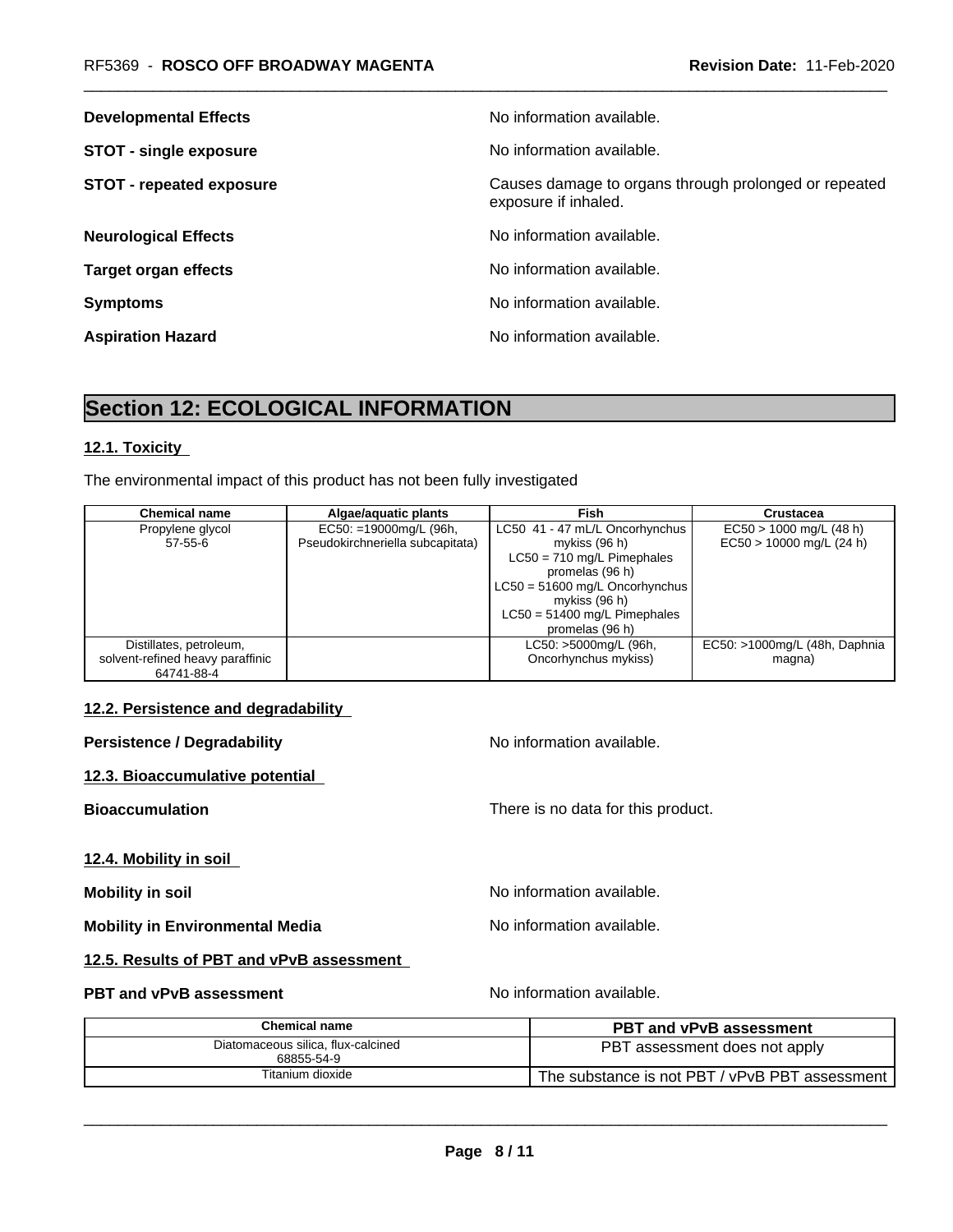| 13463-67-7                                                             | does not apply                                 |
|------------------------------------------------------------------------|------------------------------------------------|
| Propylene glycol                                                       | The substance is not PBT / vPvB PBT assessment |
| $57 - 55 - 6$                                                          | does not apply                                 |
| Aluminum oxide                                                         | The substance is not PBT / vPvB PBT assessment |
| 1344-28-1                                                              | does not apply                                 |
| Distillates, petroleum, solvent-refined heavy paraffinic<br>64741-88-4 | The substance is not PBT / vPvB                |
|                                                                        |                                                |

**12.6. Other adverse effects** 

**Other adverse effects No information available No information available** 

# **Section 13: DISPOSAL CONSIDERATIONS**

### **13.1. Waste treatment methods**

**EWC waste disposal No No information available** 

**Waste from Residues/Unused Products** Dispose of in accordance with the European Directives on waste and hazardous waste.

**Contaminated Packaging <b>Empty Containers** should be taken for local recycling, recovery or waste disposal.

**Other Information** Waste codes should be assigned by the user based on the application for which the product was used.

# **Section 14: TRANSPORT INFORMATION**

| <b>IMDG</b> | Not regulated |
|-------------|---------------|
| RID         | Not regulated |
| <b>ADR</b>  | Not regulated |
| <b>ADN</b>  | Not regulated |
| <b>IATA</b> | Not regulated |

# **Section 15: REGULATORY INFORMATION**

### **15.1. Safety, health and environmental regulations/legislation specific for the substance or mixture**

### **Occupational Illnesses (R-463-3, France)**

| Chemical name                     | French RG number |
|-----------------------------------|------------------|
| Cristobalite<br>14464-46-1        | <b>RG 25</b>     |
| Propylene glycol<br>$57 - 55 - 6$ | <b>RG 84</b>     |

**European Union**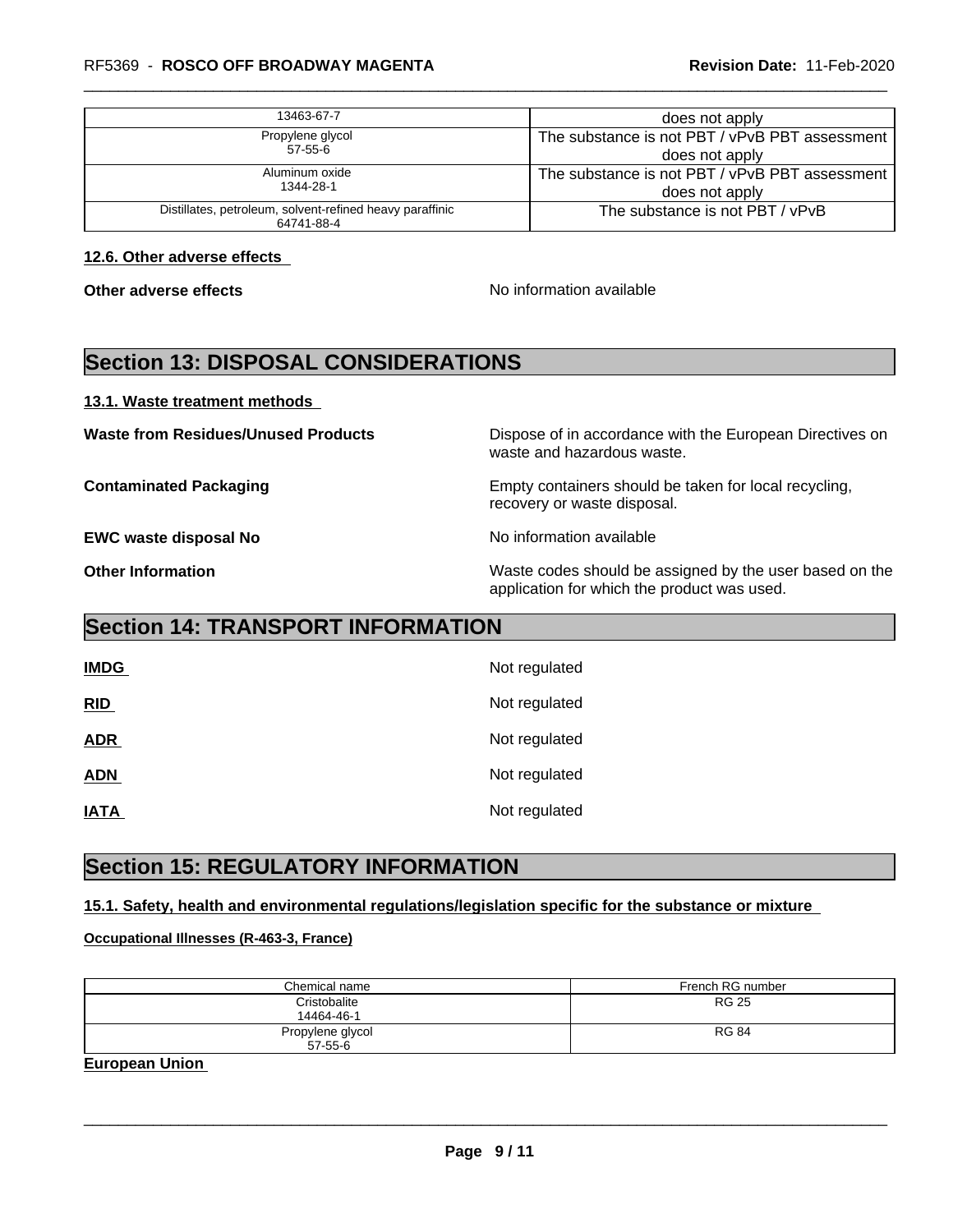Take note of Directive 98/24/EC on the protection of the health and safety of workers from the risks related to chemical agents at work

### **International Inventories**

**AICS** No - Not all of the components are listed. **DSL: Canada Ves - All components are listed or exempt.** Yes - All components are listed or exempt. **EINECS: European Union** No - Not all of the components are listed. **ENCS ENCS ENCS ENCS ENCS ENCS ENCS ENCS ENCS ENCS ENCS ENCS ENCS ENCS ENCS ENCS ENCS ENCS ENCS ENCS ENCS ENCS ENCS ENCS ENCS ENCS ENCS ENCS ENCS ENCS ENCS ENCS IECSC IECSC IECSC IECSC IECSC IECSC IECSC IECSC IECSC IECSC IECS IECS IECS IECS IECS IECS IECS IECS IECS IECS IECS IECS IECS IECS IECS IECS IECS IECS IECS IECS I KECL (Annex 1)** No - Not all of the components are listed. **PICCS No** - Not all of the components are listed. **TSCA: United States** TSCA:  $Y$ es - All components are listed or exempt.

### **Legend**

 **AICS** - Australian Inventory of Chemical Substances  **DSL/NDSL** - Canadian Domestic Substances List/Non-Domestic Substances List  **IECSC** - China Inventory of Existing Chemical Substances  **EINECS/ELINCS** - European Inventory of Existing Chemical Substances/European List of Notified Chemical Substances  **ENCS** - Japan Existing and New Chemical Substances  **KECL** - Korean Existing and Evaluated Chemical Substances  **PICCS** - Philippines Inventory of Chemicals and Chemical Substances  **TSCA** - United States Toxic Substances Control Act Section 8(b) Inventory

### **15.2. Chemical safety assessment**

**Chemical Safety Report** No information available

# **Section 16: OTHER INFORMATION**

### **Full text of H-Statements referred to under section 3**

H304 - May be fatal if swallowed and enters airways

H361 - Suspected of damaging fertility or the unborn child

H372 - Causes damage to organs through prolonged or repeated exposure

**Classification procedure:** Expert judgment and weight of evidence determination **Key literature references and sources for data** Data from internal and external sources **Prepared By Product Stewardship Department** Rosco Laboratories Inc. 52 Harbor View Avenue Stamford, CT 06902, USA Phone: (203)-708-8900 **Issuing Date** 20-Jan-2020 **Revision Date:** 11-Feb-2020 **Revision Summary Change to Format** 

### **Disclaimer**

The information contained herein is presented in good faith and believed to be accurate as of the effective **date shown above. This information isfurnished without warranty of any kind. Employers should use this information only as a supplement to other information gathered by them and must make independent determination of suitability and completeness of information from all sources to assure proper use of these**